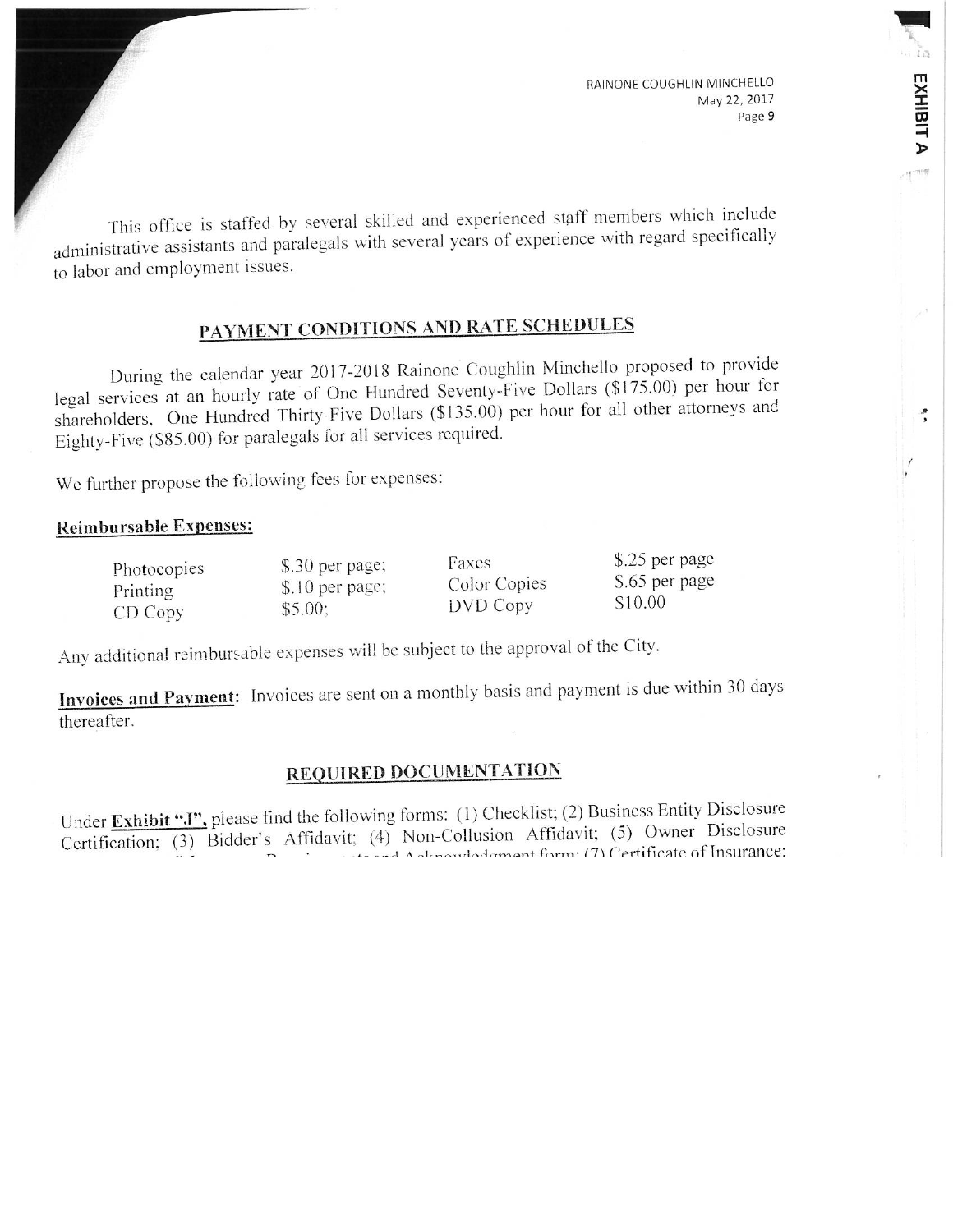

ڋ

All of our support staff are trained and regularly use our scanning hardware which also produces photocopies. Simple documents (such as agreements, contracts, and resolutions) are routinely either forwarded to clients via email through Microsoft Exchange in a Word format or are converted to Adobe PDF. That conversion occurs at the scanning stations throughout the Firm or in that support person's desktop. We use technology-based communications to provide instant and constant communication with our clients, using the latest hardware and software from leading vendors. All of our attorneys have handheld devices and remote access to our email server; many also have laptop computers and tablets that allow for wireless computing, and we are constantly improving and upgrading our technology to keep up with industry standards.

As detailed above, the Firm is uniquely qualified, both professionally and administratively, to address all of the City's needs in a timely, efficient and professional manner.

## **B. Cost Proposal**

If selected for this engagement, we propose the following rates set forth below, we will, however, be more than willing to work with the City to arrive at a mutually agreeable fee arrangement.

Hourly Rate: We propose a blended hourly rate of One Hundred and Seventy-Five Dollars (\$175.00) per hour for services performed by attorneys, including attendance at required meetings. Legal services provided by law clerks will be billed at a rate of One Hundred and Twenty-Five Dollars (\$125.00) and paralegals and legal assistants will be billed at a rate of Eighty-Five Dollars (\$85.00) per hour.

Travel Time: Travel time during which legal work is being undertaken on behalf of the client will be billed at our normal hourly rate(s). Other travel time will be billed at One Hundred Dollars (\$100.00) per hour.

Mileage, Tolls and Parking: We propose that mileage will be reimbursed at the prevailing IRS reimbursement rate, and the cost of tolls and parking shall be reimbursed at cost.

Reimbursable Expenses:

| Photocopies | \$.30 per page;  | Faxes        | \$.25 per page |
|-------------|------------------|--------------|----------------|
| Printing    | $$.10$ per page; | Color Copies | \$.65 per page |
| CD Copy     | \$5.00;          | DVD Copy     | \$10.00        |

Any additional reimbursable expenses will be subject to the approval of the City.

Invoices and Payment: Invoices are sent on a monthly basis and payment is due within 30 days thereafter.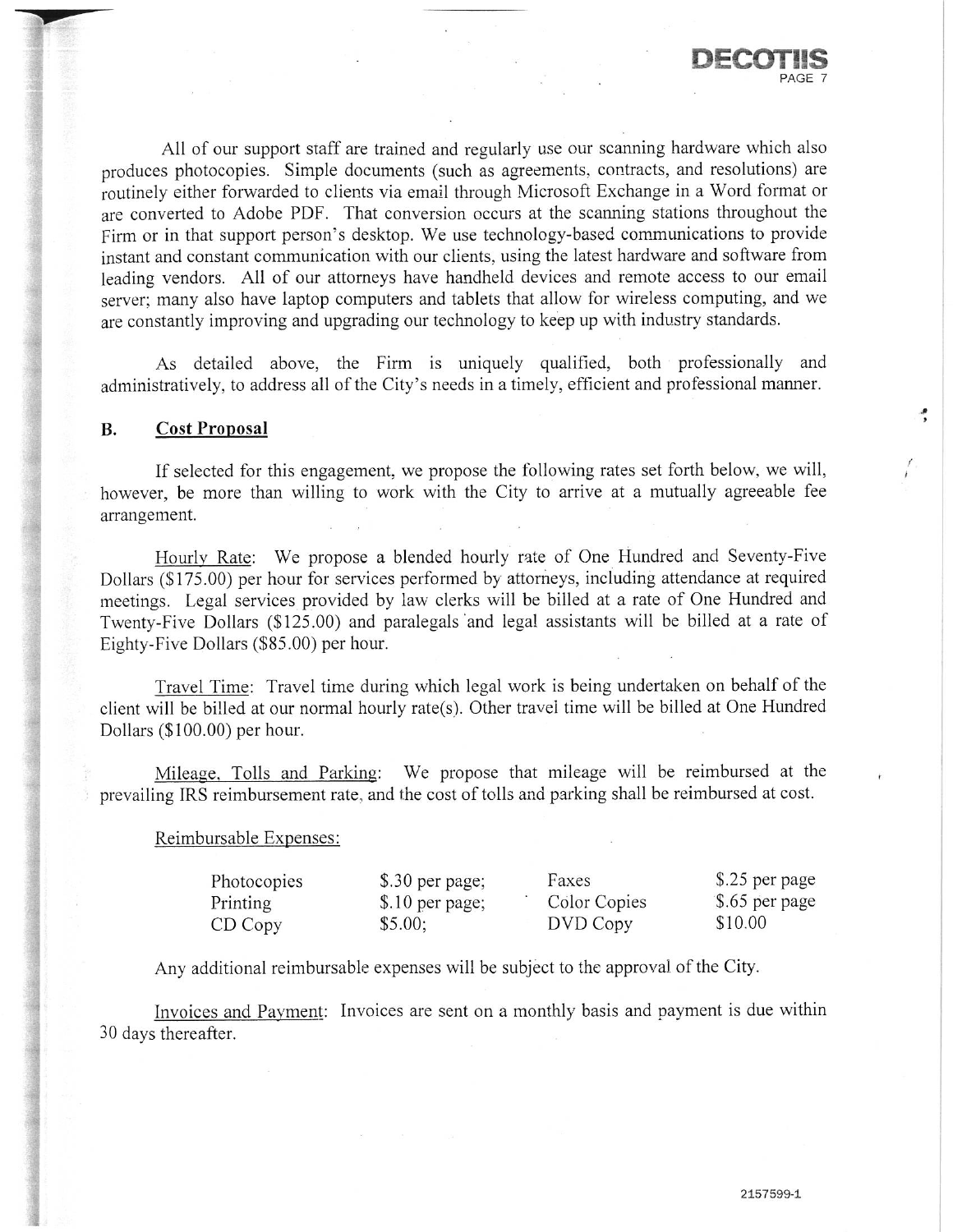## **Respondent's Price Proposal**

Antonelli Kantor, P.C. is amenable to the hourly rates set by the City of Trenton.

ANTONELLI KANTOR, P.C.

Jarrid-H. Kantor

٠,